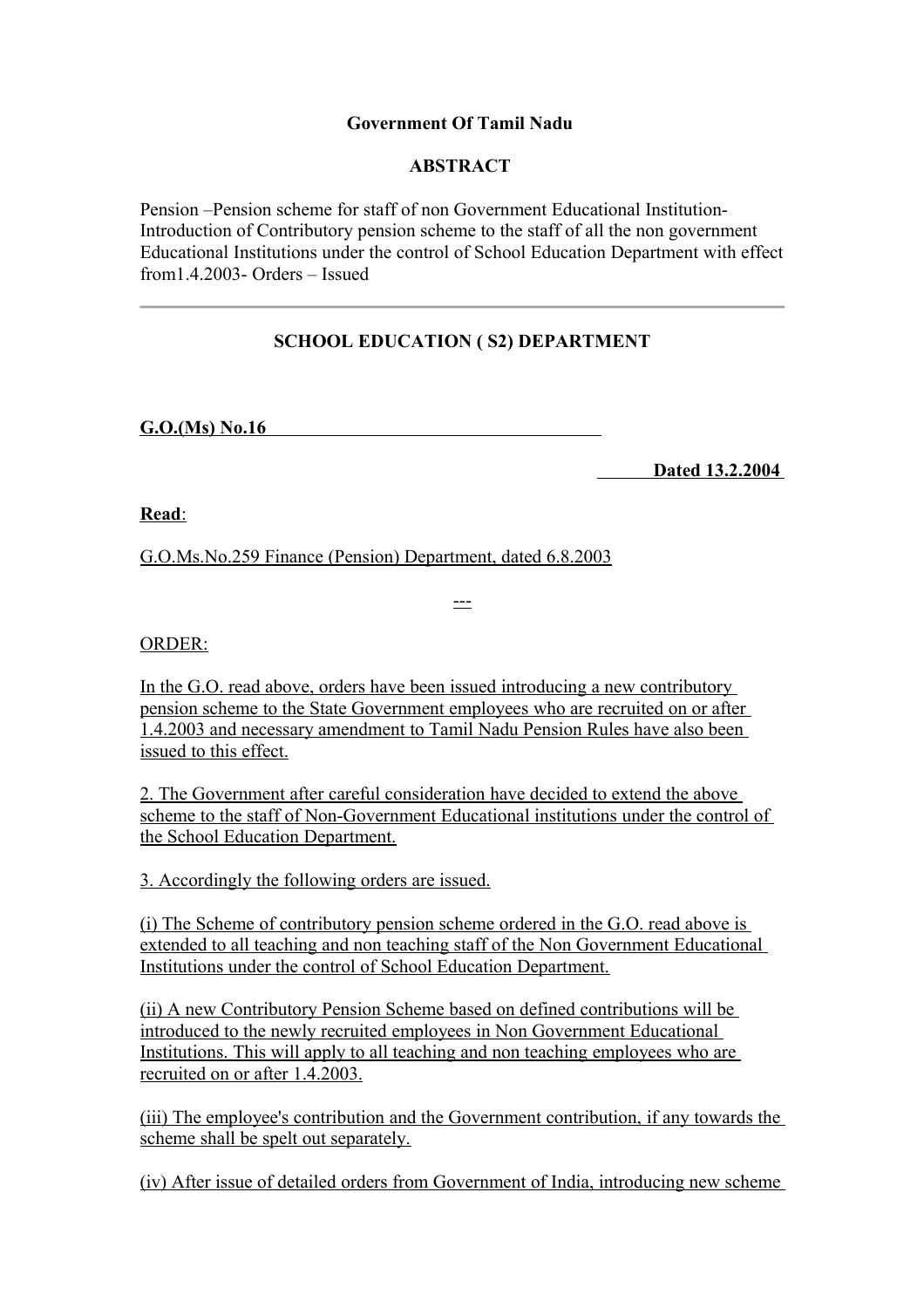to their employees, the State Government will, if necessary, modify these orders and issue rules and regulations for the Contributory Pension Scheme for the employees of the Non Government Educational institutions recruited on or after 1.4.2003.

These orders shall be incorporated under Rules and Orders on pension scheme for staff of Non Government Educational Institutions.

This order issues with the concurrence of Finance Department vide its U.O.No.14/DSCPG/Fin (Pension)/2004, dated 12.2.2004.

## (BY ORDER OF THE GOVERNOR)

## **K. GNANADESIGAN,**

## **SECRETARY TO GOVERNMENT.]**

## **To**

All Directors (under the control of School Education Department)

The Accountant General,(Audit)Chennai-18

The Accountant General (CAO)Chennai-18

The Examiner of Local Fund Accounts, Chennai-2

The Director of Treasuries and Accounts, Chennai-15

The Pay and Accounts Officer (South, East, North) Chennai

The Director of Rural Development,Chennai-104

The Director of Municipal Administration,Chennai-5

Copy to

The Finance Dept,Chennai-9

The Rural Development Department,Chennai-9

The Municipal Administration and Water Supply Department,Chennai-9

The Social Welfare ( I&P) Department,Chennai-9